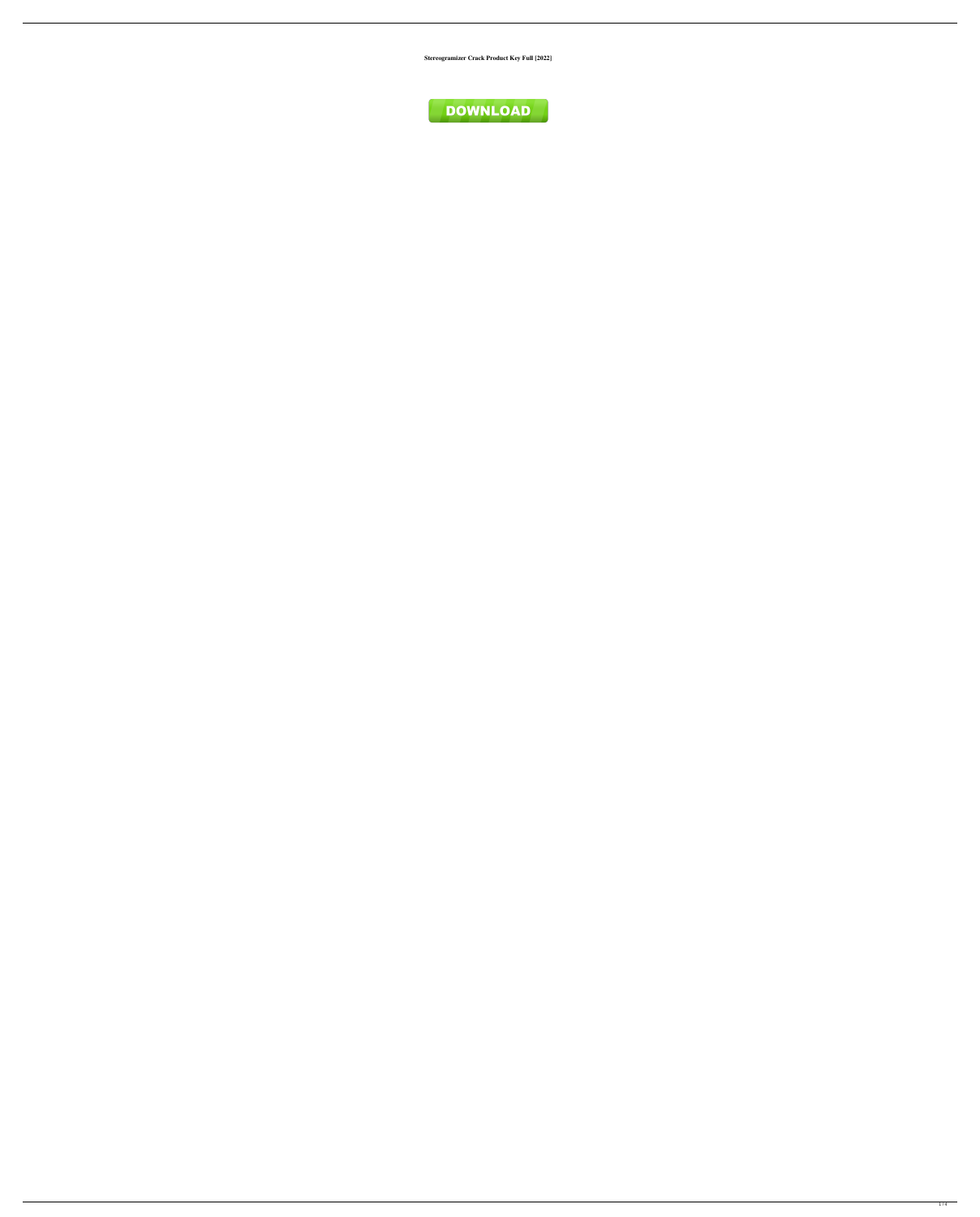This is a simple tool that lets you drop one image on the left, one on the right and save them as a jpg. You can also swap sides to save parallel and cross-eyed versions. - Left Side - + Right Side - - Swapped - You can also change the position of each image. Here's an example of how it looks: And here's the code I used to build this tool: Adding it to the page should be pretty simple. Just replace this piece of code: AND THIS AS …and you're done! Writing the code I wasn't looking for something that will auto-generate code for me, but I found that the easiest way to do this was to take a look at my Photoshop file and see if I could locate the exact area of code that I wanted. The first thing that you'll need to do is to know how to add a layer to your document. I'm not going to explain the steps for that here, as they're pretty easy to find yourself. You will also need to know the right way to create a path (if you need to). In this case, you can do so by creating a new layer, then filling the path with a black or any other color. Then, go to the path selection tool and select the area you just added. To close the path, simply select the middle of the path (half way). You'll also need to know how to use layers to create some simple elements. They can be used to create shapes or text, as well as a background for an image. If you're looking to see how to create a rectangle, check out my guide: How to make a basic rectangle. Finally, if you want to make sure that the code you're adding is going to work as expected, you will need to have an eye on the end result. If you don't have Photoshop, you can take a look at this guide on how to do it in different image editors. Now that you know what you're doing, here are the lines of code that you will need to include: And here's an example of how it would look in your document: Generating a WebStamp for Print This guide was written to help you

-------- Drop the images on this toolbar and instantly get the look of a stereoscopic pair! A jpeg of the same size as the pair is saved to your "My Documents\Dropbox" folder. Input: ------ Step 1: Open Image 1 (If the left side is selected, Image 2 will be open). Step 2: Drag Image 1 left or right to create the right side. Step 3: Drag Image 2 left or right to create the left side. Step 4: Drag the top edge of the two images and slide them together. Step 5: Drag the bottom edge of the two images and slide them together. Step 6: Drag the left edge of Image 1 to the left of the left edge of Image 2. This creates the top-left pair. Step 7: Drag the right edge of Image 1 to the right of the right edge of Image 2. This creates the top-right pair. Step 8: Drag the top edge of Image 1 left or right to create the bottom-left pair. Step 9: Drag the bottom edge of Image 1 left or right to create the bottom-right pair. Step 10: Double click on any image to save as a jpeg in the same folder as the toolbar. Alternate Input: ----------- Step 1: Select both images on the toolbar and click "Drag and Release". Step 2: Drag the top of the two images to the left of the bottom of the two images. Step 3: Drag the bottom of the two images to the right of the top of the two images. Step 4: Double click on any image to save as a jpeg in the same folder as the toolbar. This tool was originally written by Peter deVries. License: ------ This program is freeware Commercial Use: -------------- This program is freeware for non-commercial use only. Non-commercial Use: ------------------- By purchasing one of my packages you are buying the non-commercial use right for one of my programs. If you need to use this program on a commercial basis, please contact me. Maintaining & Updates: --------------------- I am not providing maintenance updates for the programs that I have made. If you find any bugs in my programs, you may have to e-mail me to report the bug. Homepage: --------- Homepage: 77a5ca646e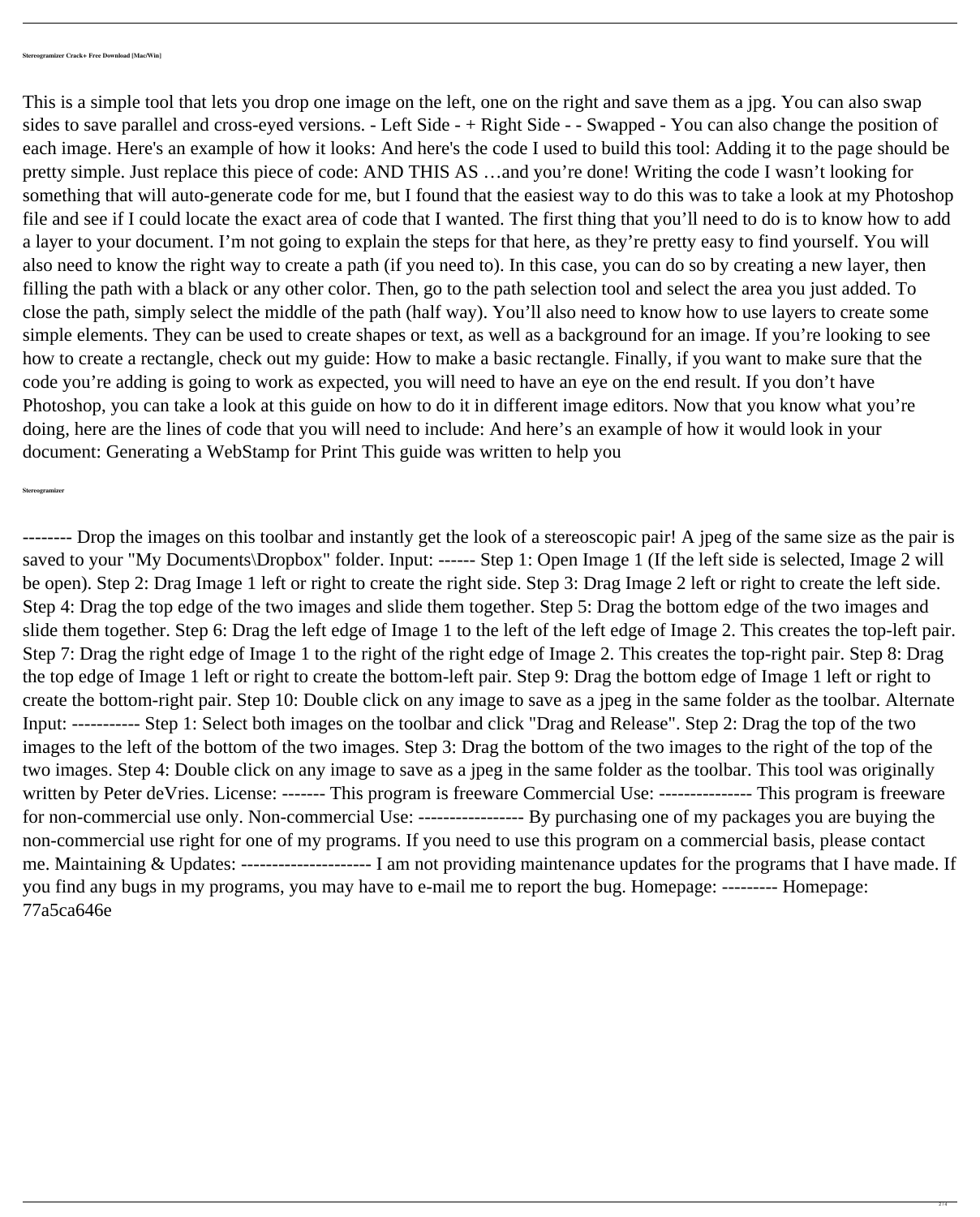------- Stereogramizer: One Image as 3D Photo Convert a 2D image to 3D with one click! ~~~ ~~~~~ Many thanks to Andy Joly, who helped me a lot with the development of this tool.  $\sim \sim$  See the related post: ## Jan Mark wrote:  $>$  > A simple use I had for this was if I needed to crop a batch of images  $>$  right-aligned. I took the left and right images and saved them as  $>$ verticals (one image per file), then lined them up by eye. > Then it was easy to crop the top and bottom from the rightaligned > images and save them as horizontals. > > Mark > > > > ## Paul R. Barber wrote: > > What I used this for was to join a batch of photo files together.  $>1$  would look at the file names in the batch, then compare  $>$  > tofile1-copy.jpg > tofile2-copy.jpg > tofile3-copy.jpg > > or compare > > file1-copy.jpg > file2-copy.jpg > file3-copy.jpg > > There were a few variations on this one.  $>$  > Paul R. Barber  $>>$  i went to kde-look, went to k3b to see if there was a way to make it look better, no dice. then i found this. it was so cool, i bought it and here i am. "I have even had people ask me if I am a teenage Goth " -- 'What's Goth got to do with it?' 'Well, I'm one' Don't be evil. Thanks, Marc --- Marc Porowski mporowski@XXXXXXXXXXXX >> This is a simple tool that lets you drop one image on the left, one on the >> right and save them as a jpg. You can also swap sides to save parallel and  $\geq$  > cross-eyed versions.  $\geq$  Sive Stereogramizer a try to see what it can

**What's New In Stereogramizer?**

Stereogramizer is a simple tool that lets you drop one image on the left, one on the right and save them as a jpg. You can

also swap sides to save parallel and cross-eyed versions. Stereogramizer Features: Drag and Drop: Place one image on left and one image on right side. There's also a free spacing button in the toolbox. Stereogramizer Examples: The tool does a fair bit of work in a number of different cases. Just drop a texture on the left and a counterpart on the right, and you'll end up with a nice stereoscopic picture. Stereogramizer Example: If you don't put enough space between your images, you'll end up with a very distorted view. Stereogramizer Example: If you put too much space, you'll end up with "holes" in the images. Stereogramizer Example: You can also swap the positions of the images to create "parallel" pictures. Stereogramizer Example: Or you can put your images in opposite sides of your screen and create cross-eyed pictures. Stereogramizer Example: You can save the stereoscopic image as a jpg, png, gif or jpg-tran. Stereogramizer Requirements: Stereogramizer 1.0 Requirements: Mac OS X 10.4 or later Stereogramizer 1.0 Mac OS X Requirements: Stereogramizer 1.1 Requirements: Stereogramizer 1.0 Mac OS X Requirements: Minimum Mac OS X 10.6.0 Stereogramizer 1.0 Notes: Stereogramizer 1.0 Notes: Stereogramizer 1.1 Notes: Stereogramizer 1.0 Notes: Stereogramizer 1.1 Notes: Stereogramizer 1.0 Discussion: Stereogramizer 1.0 Discussion: Stereogramizer 1.1 Discussion: Stereogramizer 1.0 Discussion: Stereogramizer 1.1 Discussion: Stereogramizer 0.7 Requirements: Stereogramizer 0.7 Notes: Stereogramizer 0.7 Discussion: Stereogramizer 1.0 Description: Stereogramizer 1.0 Description: Stereogramizer 1.0 Description: Stereogramizer 1.0 Notes: Stereogramizer 1.0 Notes: Stereogramizer 1.0 Notes: Stereogramizer 1.0 Notes: Stereogramizer 1.0 Notes: Stereogramizer